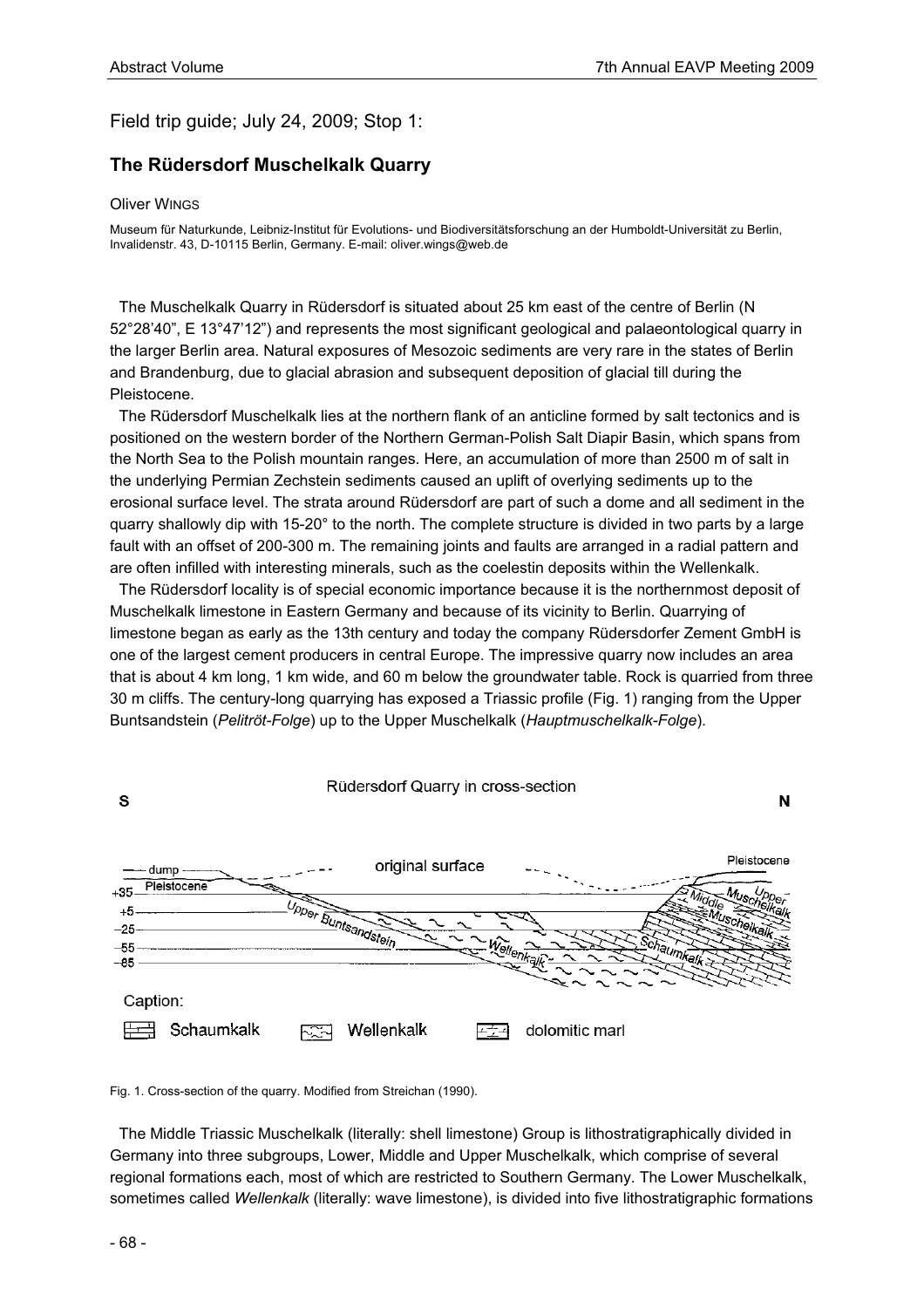and consists mainly of limestone, calcareous marls, and clayey marls. Some beds are composed of porous cellular limestone (*Schaumkalk*, literally: foam limestone), which were formed by dissolution of ooids. The Middle Muschelkalk is divided in five formations which typically consist of evaporites (gypsum, anhydrite and halite). The Upper Muschelkalk (Hauptmuschelkalk) is divided into nine formations. It is more similar to the Lower Muschelkalk and consists of regular beds of shelly limestones, marls and dolostones. The lower portion (*Trochitenkalk*) is often composed entirely of fragmentary stems of the crinoid *Encrinus liliiformis*; younger beds commonly yield ceratites.

In the Rüdersdorf Quarry, the contacts of the Lower Muschelkalk with the Bundsandstein below and the Middle Muschelkalk above have been determined on the basis of technical criteria instead of internationally used geological features. The exposed Muschelkalk section is geochemically divided into "quality horizons" A to T (Fig. 2), mainly on the basis of differing carbonate contents. Quality horizons R, S and T are currently not exposed in the quarry. The Wellenkalk, a marly limestone, is used for cement production, the Schaumkalk, a clean limestone, is used for quick lime production. The magnesium-rich Middle Muschelkalk marls are used as fertilizer in agriculture.

| rich, large-sized fauna                                                                                             |
|---------------------------------------------------------------------------------------------------------------------|
|                                                                                                                     |
| isolated layers with<br>faunal remains which<br>have been washed together                                           |
| Nothosaurus; M. orbicularis                                                                                         |
| crinoids, occasionally complete                                                                                     |
| rich fauna;<br>thickly layered, porous limestone<br>Undularia typical                                               |
| ophiurids, otherwise<br>thickly layered, dense limestone<br>poor fossil content<br>Rhizocorallium and<br>Benneckeia |
| Loxonema and<br>large-sized Plagiostoma                                                                             |
| no fossils preserved                                                                                                |
| rich fauna, bivalve shell beds                                                                                      |
| poor fauna, but<br>vertebrate remains                                                                               |
| microfossils                                                                                                        |
| Dolomitic                                                                                                           |

Fig. 2. Stratigraphic profile and fossil content of strata exposed in Rüdersdorf Quarry. Modified from Streichan (1990).